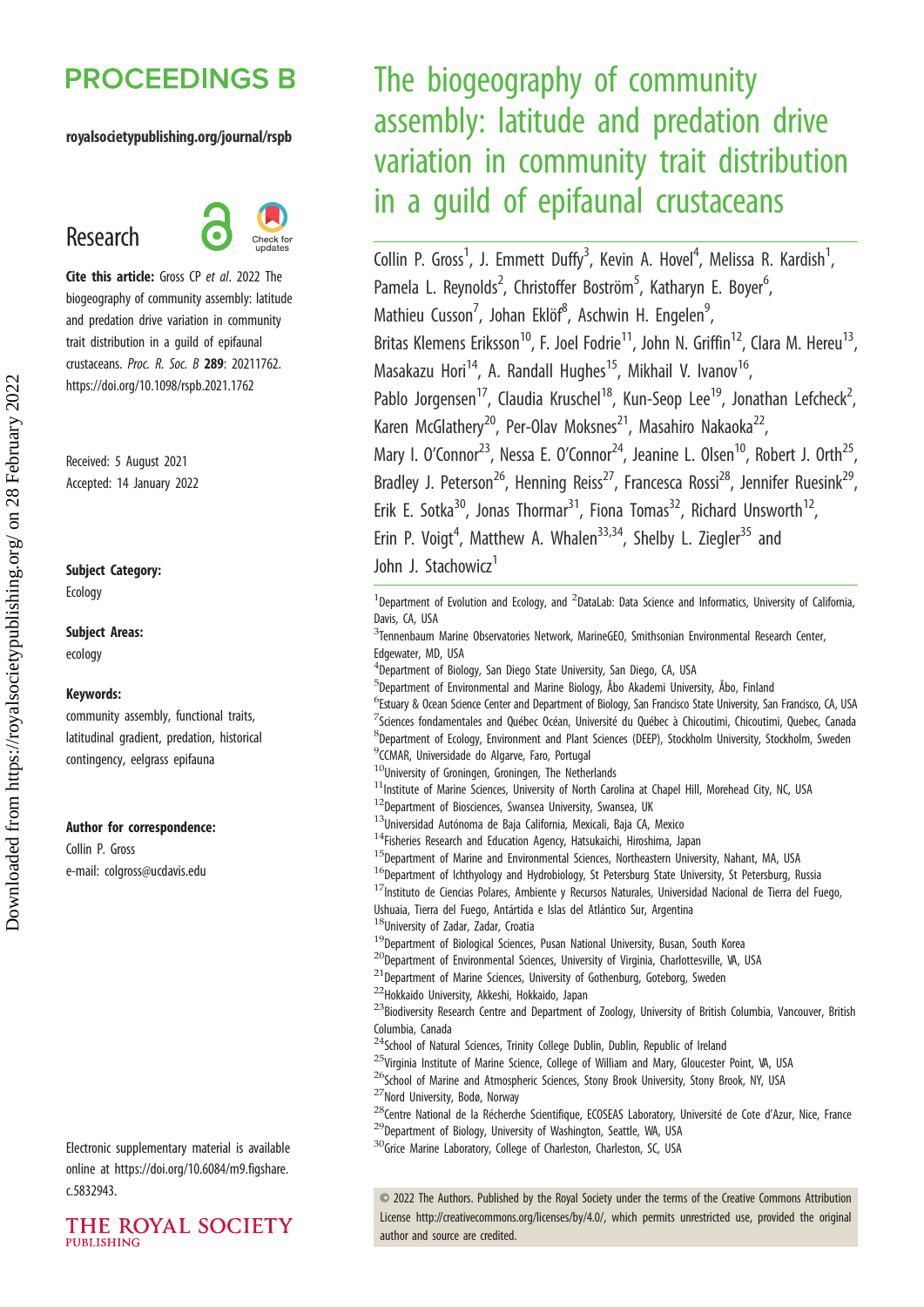CPG, [0000-0002-0896-8476;](http://orcid.org/0000-0002-0896-8476) JED, [0000-0001-8595-6391;](http://orcid.org/0000-0001-8595-6391) KAH, [0000-0002-1643-1847;](http://orcid.org/0000-0002-1643-1847) MRK, [0000-0002-2729-9167;](http://orcid.org/0000-0002-2729-9167) PLR, [0000-0002-0177-3537](http://orcid.org/0000-0002-0177-3537); CB, [0000-0003-2845-8331;](http://orcid.org/0000-0003-2845-8331) KEB, [0000-0003-2680-2493](http://orcid.org/0000-0003-2680-2493); MC, [0000-0002-2111-4803;](http://orcid.org/0000-0002-2111-4803) JE, [0000-0001-6936-0926](http://orcid.org/0000-0001-6936-0926); AHE, [0000-0002-9579-9606](http://orcid.org/0000-0002-9579-9606); BKE, [0000-0003-4752-922X](http://orcid.org/0000-0003-4752-922X); FJF, [0000-0001-8253-9648](http://orcid.org/0000-0001-8253-9648); JNG, [0000-0003-3295-6480](http://orcid.org/0000-0003-3295-6480); CMH, [0000-0002-2088-9295;](http://orcid.org/0000-0002-2088-9295) MH, [0000-0002-4677-9377;](http://orcid.org/0000-0002-4677-9377) MVI, [0000-0002-8277-7387](http://orcid.org/0000-0002-8277-7387); PJ, [0000-0002-6018-7124;](http://orcid.org/0000-0002-6018-7124) CK, [0000-0003-4255-8400](http://orcid.org/0000-0003-4255-8400); K-SL, [0000-0003-0431-1829](http://orcid.org/0000-0003-0431-1829); JL, [0000-0002-8787-1786](http://orcid.org/0000-0002-8787-1786); P-OM, [0000-0001-8611-7848](http://orcid.org/0000-0001-8611-7848); MN, [0000-0002-5722-3585](http://orcid.org/0000-0002-5722-3585); MIO, [0000-0001-9583-1592](http://orcid.org/0000-0001-9583-1592); NEO, [0000-0002-3133-0913;](http://orcid.org/0000-0002-3133-0913) RJO, [0000-0003-2491-7430](http://orcid.org/0000-0003-2491-7430); BJP, [0000-0001-5942-8253;](http://orcid.org/0000-0001-5942-8253) HR, [0000-0003-1393-0269;](http://orcid.org/0000-0003-1393-0269) FR, [0000-0003-1928-9193;](http://orcid.org/0000-0003-1928-9193) JR, [0000-0001-5691-2234;](http://orcid.org/0000-0001-5691-2234) EES, [0000-0001-5167-8549;](http://orcid.org/0000-0001-5167-8549) JT, [0000-0002-7925-3822](http://orcid.org/0000-0002-7925-3822); RU, [0000-0003-0036-9724;](http://orcid.org/0000-0003-0036-9724) EPV, [0000-0003-3415-7842](http://orcid.org/0000-0003-3415-7842); MAW, [0000-0002-5262-6131](http://orcid.org/0000-0002-5262-6131); SLZ, [0000-0001-7218-0811;](http://orcid.org/0000-0001-7218-0811) JJS, [0000-0003-2735-0564](http://orcid.org/0000-0003-2735-0564)

While considerable evidence exists of biogeographic patterns in the intensity of species interactions, the influence of these patterns on variation in community structure is less clear. Studying how the distributions of traits in communities vary along global gradients can inform how variation in interactions and other factors contribute to the process of community assembly. Using a model selection approach on measures of trait dispersion in crustaceans associated with eelgrass (Zostera marina) spanning 30° of latitude in two oceans, we found that dispersion strongly increased with increasing predation and decreasing latitude. Ocean and epiphyte load appeared as secondary predictors; Pacific communities were more overdispersed while Atlantic communities were more clustered, and increasing epiphytes were associated with increased clustering. By examining how species interactions and environmental filters influence community structure across biogeographic regions, we demonstrate how both latitudinal variation in species interactions and historical contingency shape these responses. Community trait distributions have implications for ecosystem stability and functioning, and integrating large-scale observations of environmental filters, species interactions and traits can help us predict how communities may respond to environmental change.

## 1. Introduction

Community ecology is fundamentally concerned with the assembly and maintenance of diversity across space and time. Key to this endeavour is the idea that the composition of a local community is the result of multiple ecological filters selecting species from a regional pool [\[1,2](#page-8-0)]. Different kinds of filters apply different kinds of selective pressures on the species pool, and because species' traits are what allow them to pass through filters, studying the distribution of traits within the community can help us understand how these filters act on the species pool as a whole. Strong environmental filters (i.e. abiotic filters sensu [[3](#page-8-0)]) such as climate are thought to act on large spatial scales to constrain trait diversity such that species are more alike (clustered) in traits that respond to these factors than we would expect under a purely random assembly process [[2,4](#page-8-0)–[6](#page-8-0)]. Biotic filters, such as competition, then act at smaller spatial scales to enhance or reduce trait diversity among species with broadly similar abiotic tolerances, depending on which traits are affected [\[7](#page-8-0)].When traits related to the acquisition of distinct resources are considered, competition for these resources drives the distribution of traits to be wider than expected by chance (overdispersed) as there are multiple resource niche optima that can be occupied [\[4](#page-8-0),[5,8\]](#page-8-0). By contrast, competition for a single, dominant limiting resource can also act as a filter, selecting for traits related to acquiring this resource to converge around an optimal value, because species deviating from the optimum are otherwise competitively excluded. All else being equal, as richness increases, an increase in trait dispersion may point to stronger stabilizing mechanisms and limiting similarity, while a decrease in trait dispersion can suggest stronger equalizing mechanisms promoting unstable coexistence [[7,9\]](#page-8-0).

Despite well-known geographical patterns in the strength of both biotic interactions and environmental filters [\[10](#page-8-0)–[13\]](#page-8-0), few studies have examined the global-scale consequences of geographical variation in these filters for community trait distributions [\[14,15](#page-8-0)]. In particular, intense predation, competition, and mutualistic interactions at lower latitudes [\[12,13,16\]](#page-8-0), may lead to the predominance of biotic interactions over environmental filters in structuring low-latitude communities. This may cause stronger trait clustering near the poles that shifts towards more overdispersed communities at lower latitudes. On the other hand, selection for tolerance of extreme heat conditions could also cause trait clustering at low latitudes. Finally, patterns in community structure along latitudinal gradients could be dominated by idiosyncratic and historically contingent effects of predators, prey, competitors, and mutualists that vary among biogeographic provinces [[17](#page-8-0)–[20\]](#page-8-0). Local abiotic factors, habitat complexity, assemblage composition and adaptation to these local factors could further obscure broader geographical patterns of community assembly [[17,21\]](#page-8-0), stressing the importance of assessing patterns across multiple independent species pools. For example, the effects of regional gradients in predation may be overshadowed by local increases in habitat complexity, which can decrease predation pressure [[11](#page-8-0)] and increase trait dispersion as species assort into disparate microhabitat niches [[22](#page-8-0)]. Understanding trait distributions and their drivers should provide insight into the likely responses of communities to environmental fluctuations or perturbations in the same way that understanding the diversity of traits within a population can inform us on its evolutionary potential [[23](#page-8-0),[24](#page-8-0)].

Here, we examine geographical patterns in the trait distribution of epifaunal invertebrates living on eelgrass throughout the Northern Hemisphere to assess the extent and causes of geographical variation in the drivers of the assembly of these communities. Eelgrass (Zostera marina) is the world's most widespread species of temperate seagrass, a marine angiosperm found throughout the Northern Hemisphere from 30° to 67° N latitude in both the Atlantic and Pacific Oceans [[25](#page-8-0),[26](#page-8-0)]. Much of the animal community in eelgrass beds is made up of invertebrate mesograzers that primarily feed on the epiphytic microalgae fouling the seagrass blades [\[27](#page-8-0)]. Competition for food and microhabitat space occurs among mesograzers, and can significantly affect community composition [[22,](#page-8-0)[28](#page-9-0)–[30\]](#page-9-0). Peracarid crustaceans (amphipods, isopods and tanaids) are the most widespread, abundant and speciesrich mesograzer taxon in these eelgrass beds, and they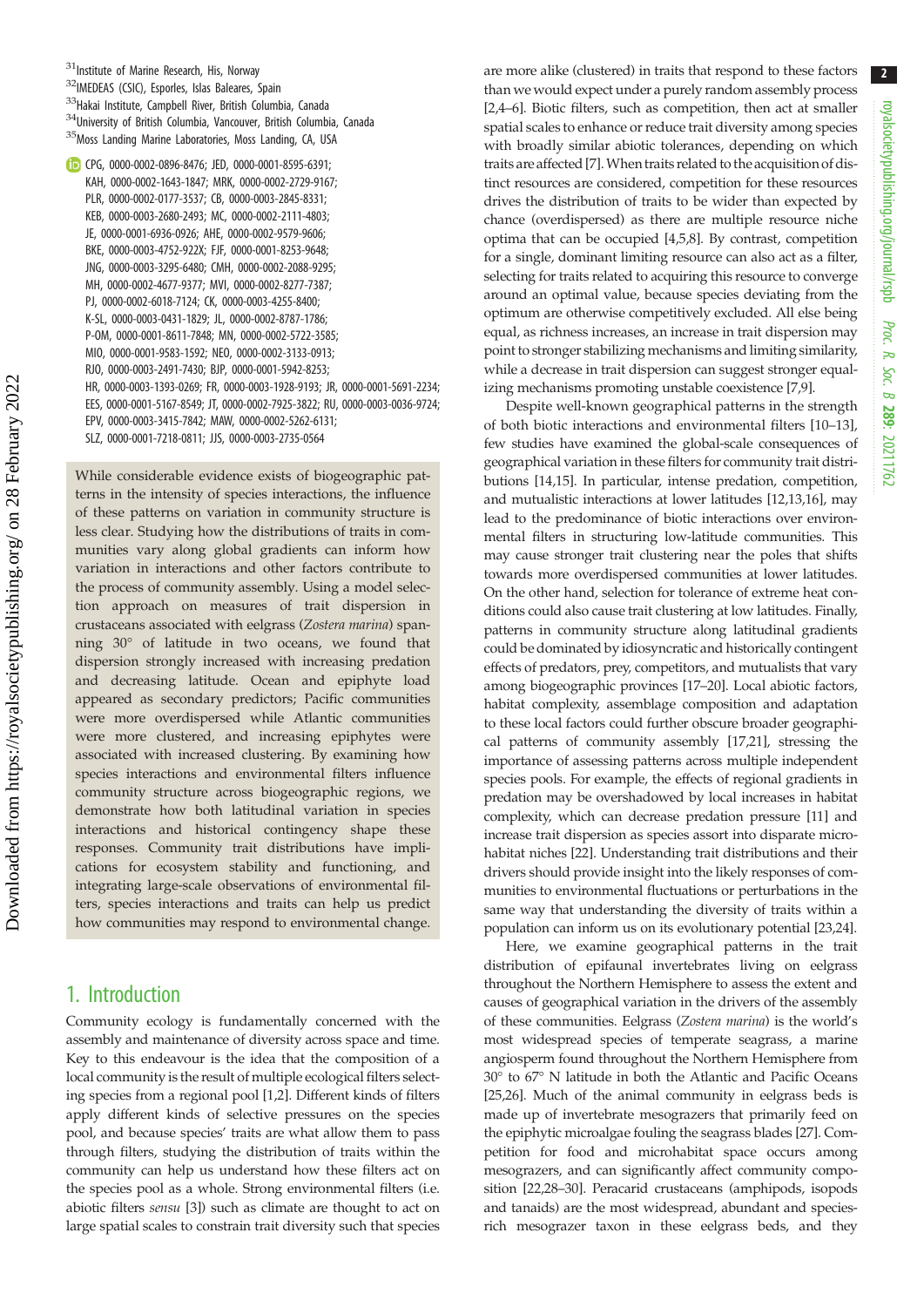

longitude

Figure 1. Zostera experimental network (ZEN) sites used in our analyses. Sites spanned 30° of latitude on the Pacific and Atlantic coasts of North America and Eurasia, including the Baltic and Mediterranean seas, covering most of the range of Zostera marina (eelgrass). Colours indicate trait dispersion (standard effect size, mean nearest taxon distance (SES<sub>MNTD</sub>) calculated using the tip shuffle algorithm); positive values of SES<sub>MNTD</sub> indicate greater dispersion in traits than expected from a random draw from the global species pool, whereas negative values of SES<sub>MNTD</sub> indicate clustering in traits relative to a random draw. See the electronic supplementary material, figure S1 for more detailed information about site locations. (Online version in colour.)

experience elevated predation in low-latitude eelgrass beds [\[11\]](#page-8-0) which could either cause clustering of communities around traits that increase resistance or tolerance to predation, or cause dispersion of communities owing to competition for enemy-free space. Zostera marina's wide range across latitudes provides an opportunity to assess the role of gradients of ecological filters on global scales without the confounding influence of changing habitat type. We predicted: (i) that trait dispersion would increase with decreasing latitude as species interactions become more intense, and (ii) that abiotic filters would be strongest and result in clustering at higher latitudes and where biotic interactions are weak. While marine systems often show nonlinear variation in species diversity and interaction strength with latitude (peaking at mid-latitudes; [\[20](#page-8-0)[,31](#page-9-0)]), our predictions are reasonable within the range of latitudes occupied by eelgrass (approx. 30–70° N). We test these predictions in separate ocean basins with largely unique fauna, allowing us to assess whether the unique histories of these zoogeographic provinces result in different patterns and drivers of trait distribution in each ocean basin [\[32,33](#page-9-0)].

## 2. Methods

#### (a) Study design and sample collection

Between May and September 2014, we sampled 42 sites across the range of Z. marina, spanning 30 degrees of latitude along both coasts of Eurasia and North America (30.4° N to 60.1° N; figure 1) to characterize the biological and physical structure of eelgrass beds using standardized measurements. We implemented a hierarchical sampling design consisting of two oceans (Atlantic and Pacific), each with two coasts (east and west), each with 6–14 sites, each with 20 plots, for a total of 840 plots in 42 sites sampled as part of the Zostera Experimental Network (ZEN; electronic supplementary material, figure S1). Plots were  $1 \text{ m}^2$  and spaced  $2 \text{ m}$  apart at each site. Along each coastline, sites were separated by 4.9 km (Virginia, USA) to 485.4 km (Washington State, USA) of water.

#### (b) Assessing eelgrass habitat characteristics

We sampled eelgrass biomass by haphazardly placing and pushing a 20 cm diameter core tube 20 cm into the sediment within each plot. We gathered all shoots rooted within the core bottom area into the core tube to ensure that no shoots were cut off during sampling. We then removed the shoots from the sediment and transferred the core contents into a mesh bag. In the laboratory, we rinsed the core contents, removed fouling algae and sediment from the eelgrass tissue, and separated above- and belowground biomass by cutting the plant above the rhizome. In addition to eelgrass, we also removed all of the macroalgae from the plot. All eelgrass and macroalgal tissue was dried to a constant weight at 60°C and weighed. From five haphazardly collected eelgrass shoots per plot, we also collected 3 cm lengths of tissue from a healthy, unfouled inner leaf and processed these samples for tissue nitrogen using a CHN analyser (Thermo Fisher Scientific Inc., Waltham, MA, USA).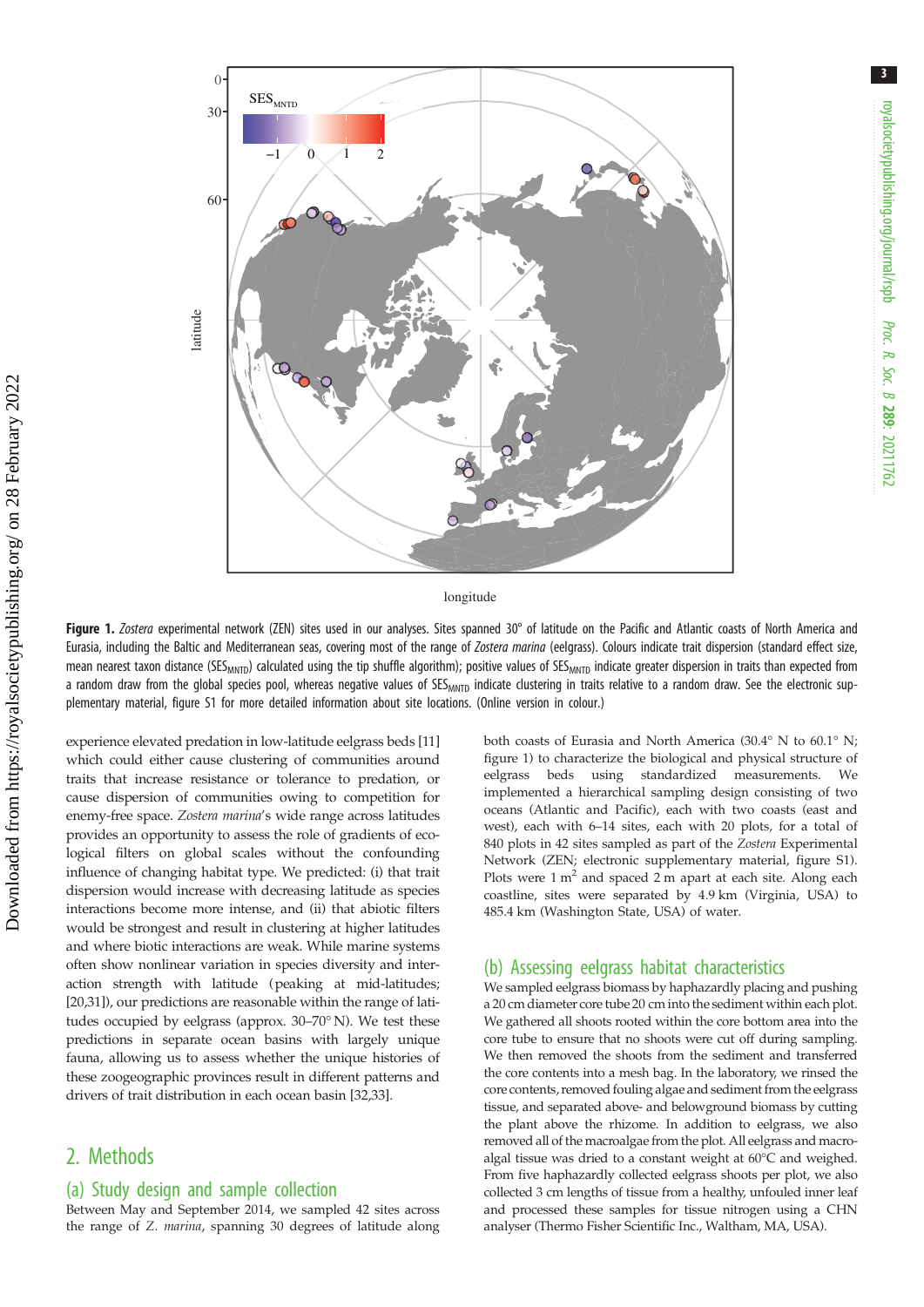<span id="page-3-0"></span>

| trait                                 | type                   | values                                                                                                | category     | interpretation                                                                        | citations    |
|---------------------------------------|------------------------|-------------------------------------------------------------------------------------------------------|--------------|---------------------------------------------------------------------------------------|--------------|
| maximum fecundity<br>(number of eggs) | ordered<br>categorical | very low (0 to <18), low (18 to <31),<br>medium (31 to <65), high (65 to <135),<br>very high $(>135)$ | neither      | competitive ability, population<br>resilience, population density                     | $[38 - 41]$  |
| maximum adult length                  | continuous             | $2 - 50$ mm                                                                                           | microhabitat | susceptibility to predators, ability to<br>occupy physical space                      | $[38 - 41]$  |
| body shape                            | categorical            | laterally compressed, dorsoventrally<br>compressed, vermiform                                         | microhabitat | ability to occupy physical space,<br>palatability                                     | [40]         |
| living habit                          | categorical            | free, parasite/direct commensal, tube/burrow<br>dweller                                               | microhabitat | degree of substrate association,<br>substrate type, population density                | [39, 41]     |
| motility                              | categorical            | swimmer, crawler                                                                                      | microhabitat | susceptibility to predators, dispersal<br>ability, degree of substrate<br>association | [40, 41]     |
| bioturbator                           | binary                 |                                                                                                       | microhabitat | degree of substrate association,<br>substrate type                                    | $[41]$       |
| microalgae feeding                    | binary                 |                                                                                                       | diet         | dietary niche partitioning                                                            | [39, 42, 43] |
| macroalgae feeding                    | binary                 |                                                                                                       | diet         | dietary niche partitioning                                                            | [39, 42, 43] |
| seagrass feeding                      | binary                 |                                                                                                       | diet         | dietary niche partitioning                                                            | [39, 42, 43] |
| seagrass detritus feeding             | binary                 |                                                                                                       | diet         | dietary niche partitioning                                                            | [39, 42, 43] |
| suspension feeding                    | binary                 |                                                                                                       | diet         | dietary niche partitioning                                                            | [39, 42, 43] |
| detritivory, deposit<br>feeding       | binary                 |                                                                                                       | diet         | dietary niche partitioning                                                            | [39, 42, 43] |
| carnivory, parasitism,<br>scavenging  | binary                 |                                                                                                       | diet         | dietary niche partitioning                                                            | [39, 42, 43] |

We quantified eelgrass habitat structure at the plot level by measuring shoot density and canopy height. We estimated shoot density by counting the number of shoots emerging within a 20 cm diameter ring placed haphazardly in the plot. In plots where density was particularly low (less than 50 shoots  $m^{-2}$ , about 5% of plots), we counted all of the shoots in the plot. We measured canopy height by haphazardly collecting five shoots from each plot and measuring their length from the tip of the longest leaf to the leaf sheath.

We sampled epiphyte load on the eelgrass blades by selecting four shoots from each plot and removing them from the substrate either by gently uprooting or clipping at the meristem and placing them in a plastic bag on ice for transport. In the laboratory, we scraped both sides of all the leaves with a glass slide to remove fouling material, which was then filtered, transferred to an aluminium pan, dried to a constant weight at 60°C, and weighed.

#### (c) Measuring predation intensity

Predation intensity was quantified by tethering locally-collected prey ('gammarid' amphipods) in each plot for 24 h. These data and methods are reported in detail in Reynolds et al. [[11\]](#page-8-0). Briefly, each individual amphipod was glued to a 10 cm piece of monofilament line 0.133 mm in diameter (Berkley Fireline™, Spirit Lake, IA, USA) tied to a transparent acrylic stake anchored in the sediment, so that it could swim freely in the water column and cling to adjacent eelgrass blades. After 24 h, we removed the stakes and scored prey as present (uneaten) or absent (eaten); partially consumed prey were considered eaten, and moulted prey were excluded from analyses. Site-level predation was calculated by averaging scores across plots.

#### (d) Abiotic environmental variables

To characterize the abiotic environment experienced by epifauna across the range of eelgrass, we measured in situ temperature and salinity at each site at the time of sampling. To characterize the overall abiotic environment of each site, we also retrieved estimates of annual mean sea surface temperature (SST), photosynthetically active radiation (PAR), and surface chlorophyll a (Chl a) from the surrounding region, available in the Bio-ORACLE dataset [[34\]](#page-9-0). These data were taken from monthly readings of the Aqua-MODIS and SeaWiFS satellites at a 9.6 km2 spatial resolution from 2002 to 2009. We used the raster package in R v. 3.6.3 [\[35,36\]](#page-9-0) to extract the annual mean SST, SST range, PAR and Chl a from all cells within 10 km of each site, and averaged these cell-level estimates to generate site-level predictors. Other water quality parameters, including dissolved nitrate and other nutrients, were spatially interpolated based on surface measurements in the World Ocean Database 2009 [\[37\]](#page-9-0).

#### (e) Epifaunal community composition

To sample the macrofauna associated with the eelgrass blades, we carefully placed an open-mouthed fine-mesh drawstring bag (500 µm mesh, 18 cm diameter) over a clump of shoots in the centre of the plot so that the mouth of the bag was flush with the sediment surface. We then cut the shoots where they emerged from the sediment and quickly closed the drawstring to capture the shoots and associated animals. The shoots were transferred to the laboratory on ice, rinsed and hand-inspected to dislodge the epifauna, which were then passed through a 1 mm sieve and ultimately transferred into 70% ethanol. Epifauna were then identified to the lowest possible taxonomic level (typically species). Epifaunal abundance was standardized by the aboveground biomass of the eelgrass sample from which they were collected.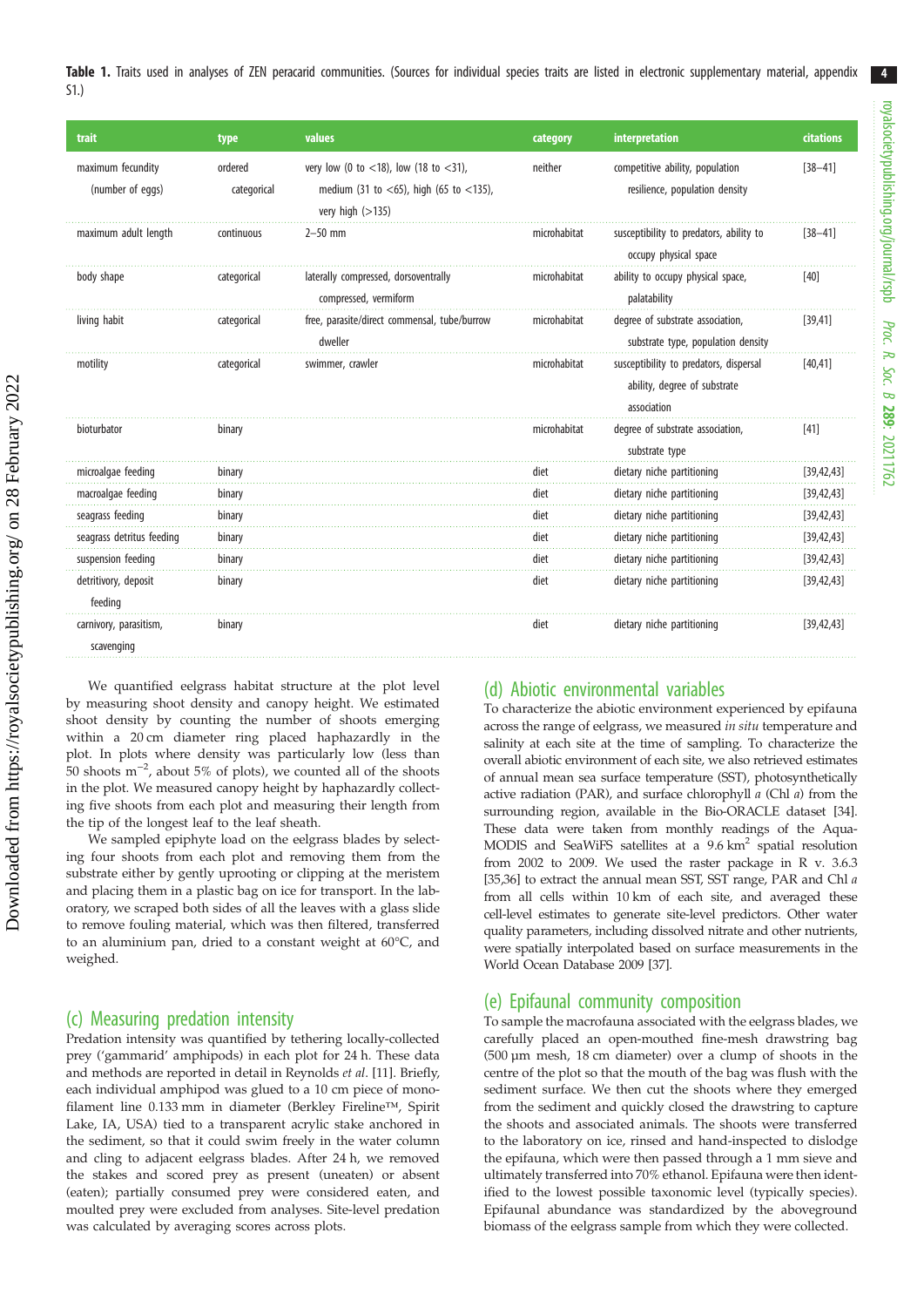We scored all peracarids (amphipods, isopods and tanaids) for a series of traits based on information available in the literature, including body size, fecundity, body shape, living habit, motility, bioturbation and diet components ([table 1;](#page-3-0) electronic supplementary material, appendix S1 for the literature). Owing to a paucity of data on intraspecific trait variation for most species, literature values were assumed to be representative for all individuals in our study. For subsequent analyses, we categorized each of these traits as related to microhabitat or dietary niche; we also performed analyses with all traits ungrouped. While we acknowledge that these broad categories may overlap, we elected to sort traits into these categories because they represent two potential components of trait dispersion exhibited by peracarids in field studies and laboratory experiments [\[22,](#page-8-0)[29\]](#page-9-0). Correlations among traits were generally weak, save for strong positive relationships between eating live seagrass tissue and macroalgae, detritivory and consuming seagrass detritus, and suspension feeding and bioturbation (electronic supplementary material, figure S2).

#### (f) Characterizing community dispersion

For all the peracarid species observed in our dataset, we used the trait dataset to generate three matrices of Gower distances between species: one of all traits, one for diet traits and one for microhabitat traits using the FD package in R [\[44\]](#page-9-0). Using subsets of these matrices for communities at the site level (summed across 20 plots at each site,  $n = 42$ ), we measured the trait distance between species as the mean pairwise distance (MPD) and mean nearest taxon distance (MNTD) for each set of traits [[4,](#page-8-0)[45](#page-9-0)]. MPD is the average of the trait distances between all pairs of species found within a given sample unit (site), while MNTD is the average minimum distance between species pairs in a site. Both are independent of species richness, but the two metrics can behave differently depending on the clustering of species in trait space within a sample [\[45\]](#page-9-0).

To determine whether the observed species traits in each community differed from those expected by chance, we standardized MPD and MNTD against null distributions generated according to two permutation algorithms. The first, independent swap, is a semi-constrained model that randomly re-assembles the sample-by-species community matrix while maintaining the species richness of each sample and the presence/absence of each species across samples. The second, tip shuffle, is a more constrained model that directly shuffles the traits of the species in the community while maintaining richness, occurrence, and trait distances between community members, effectively moving the tip labels on a trait dendrogram. Imposing more constraints on permutation controls for patterns in the data that are not directly relevant to the question at hand, such as species richness, occurrence, or identity, ultimately reducing type I error rates [[46](#page-9-0)]. Because of the relatively low overlap in species pools across the range of our study, comparing the results relative to both types of models can be informative of the importance of species identity in these types of permutations, and also facilitate comparison with other studies in which the independent swap algorithm has been used together with less constrained permutations (e.g. [\[22\]](#page-8-0)). These permutations were each completed 999 times for each community, and null distributions of MPD and MNTD were generated based on values calculated from randomized communities.

We examined the effect of the species pool on community dispersion, using varying degrees of constraint on the matrix and trait dendrogram used to generate null distributions. To make comparisons among sites, we permuted within the global species pool (all sites) and ocean-level Atlantic and Pacific species pools. Using a global pool in our permutations is appropriate because while all species were not present in all regions, there were no traits that were exclusive to any region (electronic supplementary material, figure S2).

Each observed value of community trait distance was then compared to the corresponding null distribution by calculating the standard effect size (SES<sub>MPD</sub> or SES<sub>MNTD</sub>). A positive value of SES indicates that the observed community trait distance (as measured by MPD or MNTD) is greater than the null mean, meaning that community members are more dissimilar than expected under a random draw (overdispersion), while a negative SES indicates that trait distance is less than the null mean, meaning that community members are more similar to each other than expected under a random draw (clustering). MPD, MNTD, null distributions and SES values were calculated using the picante package in R [\[47\]](#page-9-0).

#### (g) Data analysis

Two distance metrics (MPD and MNTD), two permutation algorithms (independent swap and tip shuffle), three species pools (global, Pacific, and Atlantic), and three trait sets (all, diet, and microhabitat) totalled 36 sets of SES values. However, owing to missing diet data for some species, we were unable to calculate diet SES<sub>MNTD</sub> with the tip shuffle algorithm, leaving us with a total of 33 sets. For each distance metric, algorithm, species pool and trait set, SES values were used as response variables in a set of 16 linear models incorporating latitude, ocean, continental margin (east versus west), in situ temperature and salinity, annual mean and range of SST, total crustacean abundance and median crustacean size, epifaunal and peracarid richness, macroalgal biomass, average predation intensity, epiphyte load, Chl a, PAR, water column nitrate, mean leaf nitrogen content, and two axes of eelgrass habitat structure as derived from a principal component (PC) analysis incorporating shoot density, leaf sheath width and length, longest leaf length, and aboveground biomass (PC1 and 2; electronic supplementary material, figure S4) as predictor variables, as well as select interactions between them [\(table 2](#page-5-0)). Predictors were log-, squareroot-, or arcsin-transformed where appropriate to conform to a normal distribution based on Shapiro–Wilk normality tests and visual examinations of histograms. Collinearity of predictors was accounted for using variance inflation factors (VIF) for variables in composite models using the car package in R [[48](#page-9-0)]. Predictors with a VIF greater than five were removed from composite models. We also examined the effects of predictors on the SES of individual traits to understand what traits may drive the patterns we see across environmental gradients (electronic supplementary material, appendix S2).

We ranked these initial hypothesis-driven models of SES using Akaike information criterion corrected for small sample size (AICc) scores (MuMIn package; [\[49\]](#page-9-0)), and then incorporated predictors from the three lowest-scoring models of each set into a set of composite models to examine the combined effects of multiple predictor types. We then used backwards elimination to select the lowest-scoring model from these composite models. Where two models had a ΔAICc less than 3 units, we selected the model with the fewest parameters for interpretation.

## 3. Results

Peracarid assemblages at Pacific sites had greater trait dispersion than Atlantic sites, and dispersion increased with increasing predation and decreasing latitude, though there were some differences among the two oceans that we outline below. Across our sites, we found a total of 105 species, 55 of which were found in the Atlantic, and 60 of which were found in the Pacific, with 10 species found in both oceans. There were 15 species in the northwest Pacific, 48 species in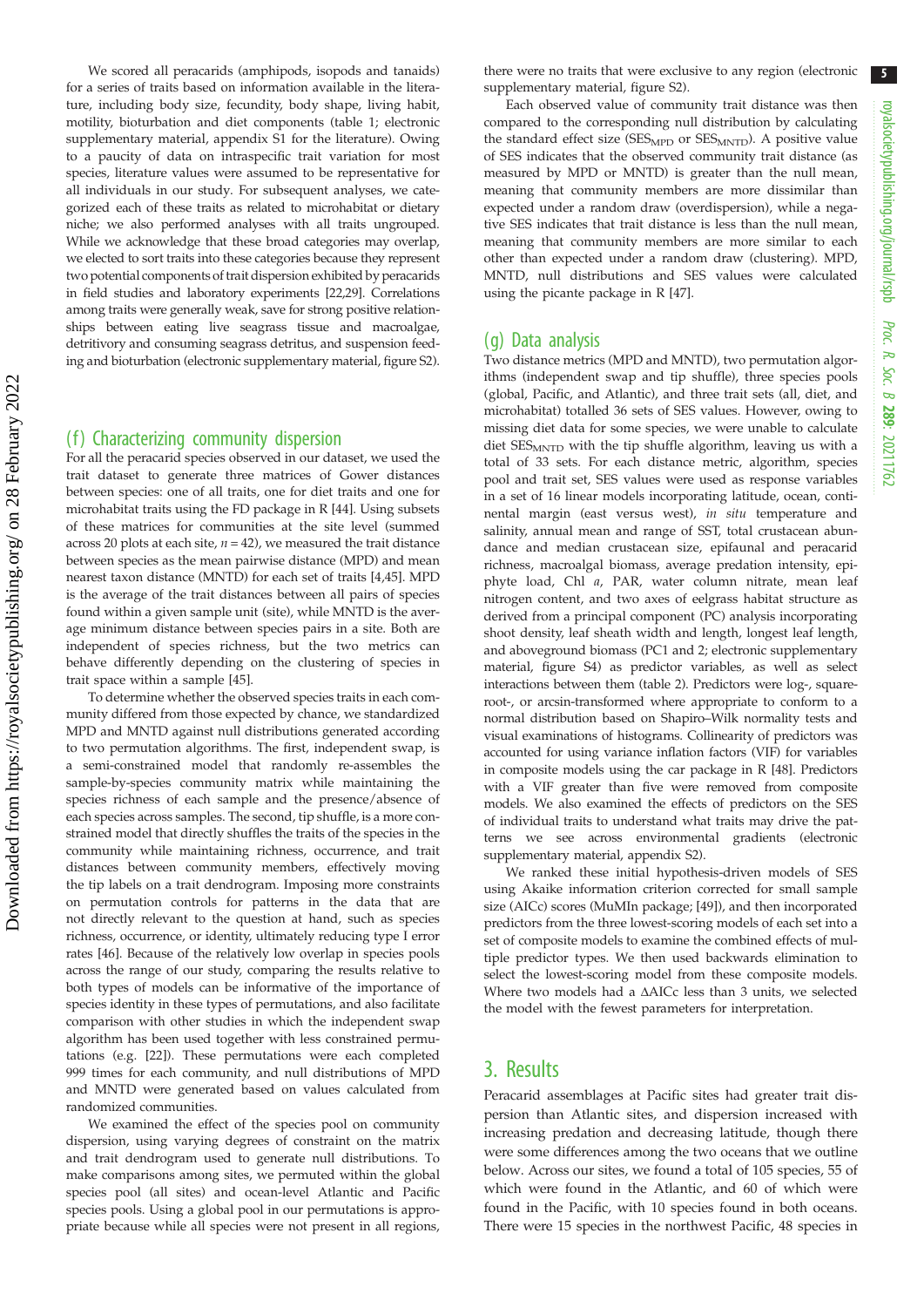<span id="page-5-0"></span>Table 2. A priori models used to analyse site-level SES values. (These 16 models were separately applied to 33 sets of SES values for different trait distance metrics, permutation algorithms, species pools and trait sets, for a total of 528 models.)

| model name             | predictors                                                                                         |  |  |
|------------------------|----------------------------------------------------------------------------------------------------|--|--|
| biogeography 1         | latitude                                                                                           |  |  |
| biogeography 2         | latitude, continental margin, ocean                                                                |  |  |
| biogeography 3         | latitude, continental margin, latitude $\times$ continental margin                                 |  |  |
| biogeography 4         | latitude, continental margin, ocean, latitude $\times$ continental margin                          |  |  |
| biogeography 5         | latitude, continental margin, ocean, latitude $\times$ continental margin, latitude $\times$ ocean |  |  |
| abiotic environment    | <i>in situ</i> temperature, <i>in situ</i> salinity, mean leaf % N                                 |  |  |
| temperature regime 1   | mean SST                                                                                           |  |  |
| temperature regime 2   | SST range                                                                                          |  |  |
| temperature regime 3   | mean SST, SST range, mean SST $\times$ SST range                                                   |  |  |
| community              | log(mean standard total crustacean abundance), median crustacean size                              |  |  |
| total biodiversity     | log(site epifaunal richness)                                                                       |  |  |
| peracarid biodiversity | log(site peracarid richness)                                                                       |  |  |
| habitat                | PC1, PC2, $log(maxroalgal biomass + 1)$                                                            |  |  |
| predation              | arcsin(mean amphipod predation)                                                                    |  |  |
| resource 1             | log(mean epiphyte load), log(mean Chl a)                                                           |  |  |
| resource 2             | $\sqrt{NQ_2}$ , mean photosynthetically active radiation                                           |  |  |

the northeast Pacific, 36 species in the northwest Atlantic and 24 species in the northeast Atlantic (electronic supplementary material, figure S3). The patterns and predictors of trait dispersion were robust across SES metrics and permutation algorithms (electronic supplementary material, table S1 and figure S5); here, we present and interpret the results of model selection on SES<sub>MNTD</sub> calculated using the tip shuffle algorithm, with exceptions presented where relevant.

#### (a) Dispersion of traits by ocean basin

Of the set of all traits examined, communities at Atlantic sites were on average clustered (SES < 0) relative to the global null, particularly for body size and living habit (electronic supplementary material, figure A2–2)—species clustered around a mean body size of 14.09 mm (47.5% smaller than the mean Pacific body size), and most were free-living. Communities at Pacific sites were overdispersed (SES > 0) on average relative to the global null [\(figure 2;](#page-6-0) electronic supplementary material, tables S1 and S2). This pattern held for both metrics and null models but was significant only for SES<sub>MPD</sub> (SES<sub>MPD</sub> independent swap  $t_{38.097} = 2.43$ ,  $p = 0.020$ ; SES<sub>MPD</sub> tip shuffle  $t_{38.242} = 2.31$ ,  $p = 0.027$ ; two-sample *t*-tests). Within the global pool, the separate calculations of SES using microhabitat and feeding traits showed a similar pattern; for microhabitat traits, Pacific communities were more overdispersed and Atlantic communities more clustered (SES<sub>MNTD</sub> tip shuffle  $t_{35.654} = 3.64$ ,  $p = 0.00086$ ; [figure 2](#page-6-0)).

#### (b) Correlates of among-site variation in trait dispersion

Predation intensity, latitude, epiphyte load and ocean basin (within the global species pool) were the strongest and most consistent predictors of SES across all species pools and all trait sets (electronic supplementary material, table S1 and figure S5). In situ temperature, bed characteristics, epifaunal richness, continental margin, nitrate and salinity also appeared occasionally (less than 30% of models) across the best models of SES. Mean annual sea surface temperature, epifaunal richness, salinity, nitrate, in situ temperature and crustacean abundance also varied significantly with latitude (electronic supplementary material, figure S8).

In all of the best models, peracarid communities at sites with higher predation intensity had more overdispersed traits, whereas those with less intense predation had more clustered traits relative to a random draw from the species pool ([figure 3](#page-7-0)a; electronic supplementary material, table S1, figure S5a–c). Predation (removal of amphipod baits) varied from 20% in Quebec to 100% in Sweden, San Francisco Bay, Ireland, Korea and British Columbia; the average predation rate was significantly greater in the Pacific than in the Atlantic Ocean (electronic supplementary material, table S3 and figures S7, S8), but this did not translate to a difference in the effect of predation on dispersion across the two basins when permuting within the global pool ( $p = 0.48$ ; [figure 3](#page-7-0)a). Across the three species pools, the predation effect was stronger on average when permuting within the Pacific than the Atlantic or global pools, (electronic supplementary material, figure S5a), and strongest in models of the dispersion of all traits together (electronic supplementary material, figure S5b).

As predicted, trait dispersion decreased with increasing latitude in the best models (global species pool, microhabitat traits); communities became more clustered at higher latitude, while communities towards the equatorward edge of Z. marina's range were more overdispersed [\(figure 3](#page-7-0)b; electronic supplementary material, figure S5d-f). These latitude effects were stronger in the Pacific Ocean than in the Atlantic  $(F<sub>1,38</sub> = 7.95, p = 0.0076;$  [figure 3](#page-7-0)b) although they did not appear in the top models when permuting within the Pacific species pool (electronic supplementary material, figure S5d); the best model including latitude was 1.3 AICc units better than the top model, but it was not selected as the top model because of the small difference in AICc score and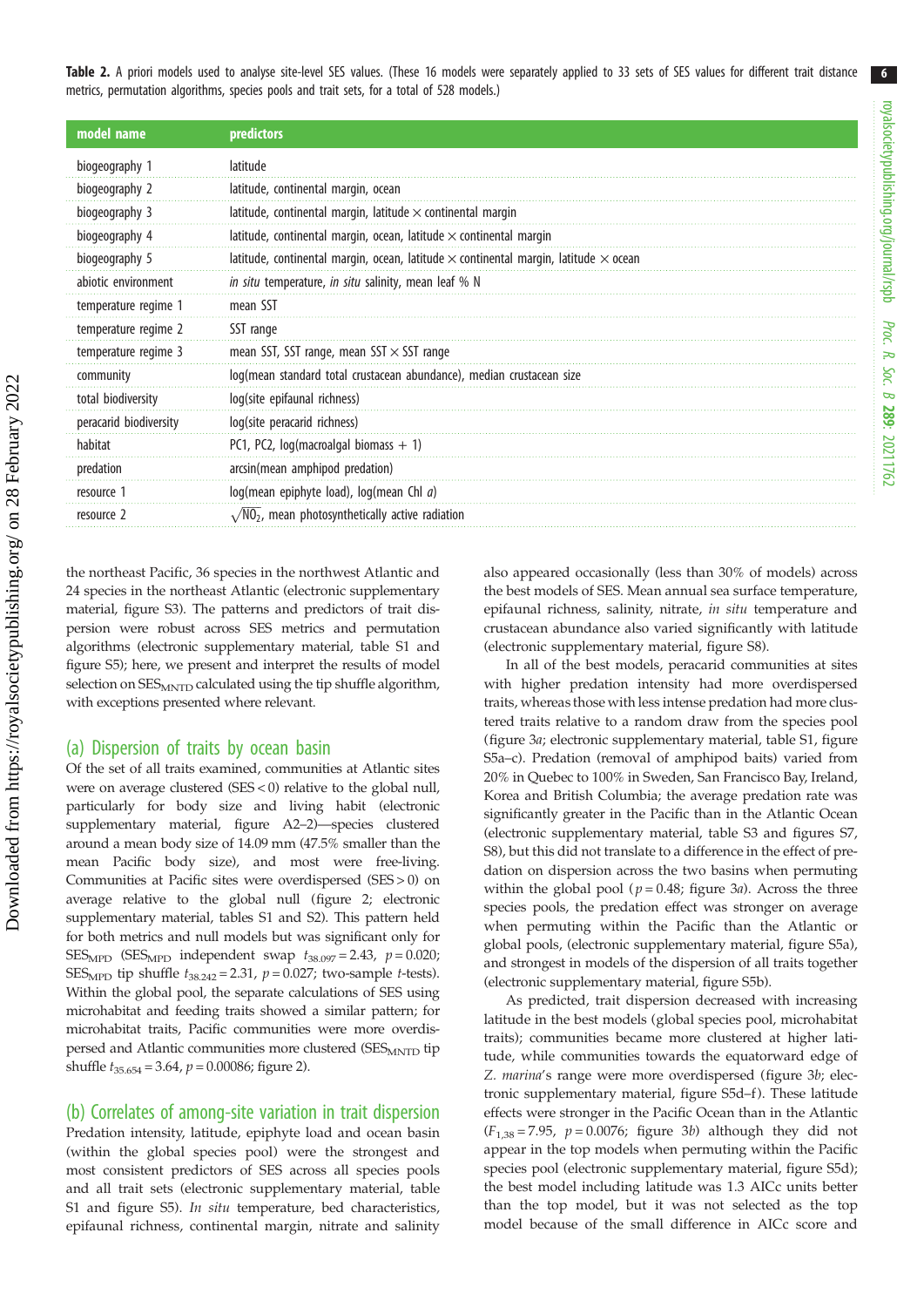<span id="page-6-0"></span>

Figure 2. Trait dispersion (SES $_{MNTD}$ ) in eelgrass-associated peracarid crustacean communities across trait sets. In general, communities at sites in the Pacific Ocean were more overdispersed, while communities at Atlantic sites were less dispersed than expected. The dashed horizontal line represents an SES<sub>MNTD</sub> value of 0, indicating random assembly. Asterisks indicate means significantly different from zero (two-tailed one-sample t-tests; see the electronic supplementary material, table S2); error bars represent standard errors. The figure shows SES<sub>MNTD</sub> calculated according to the tip shuffle permutation algorithm; results were comparable across permutation algorithms and SES values. (Online version in colour.)

greater number of parameters. Like predation, the latitude effect was strongest in models including all traits together (electronic supplementary material, figure S5e).

Communities were more clustered (more negative SES) at sites with high epiphyte loads, but this effect was most obvious in the Atlantic species pool when only microhabitat traits were considered ([figure 3](#page-7-0)c; electronic supplementary material, figure S5 g-h). There was rarely an effect of epiphyte load on SES when using other species pools (electronic supplementary material, figure S5 g and table S1) and never for diet traits (electronic supplementary material, figure S5h).

### 4. Discussion

Using a global dataset of eelgrass-associated peracarid crustaceans, we found a strong increase in community trait dispersion with decreasing latitude and increasing predation [\(figure 3](#page-7-0)a,b). Latitudinal clines in different ecological filters have been well characterized in a wide variety of systems [\[10](#page-8-0),[11,13](#page-8-0)], particularly temperature and the strength of species interactions [\[10,12,13](#page-8-0)], both of which decrease at high latitudes. Stronger biotic interactions, in particular stabilizing interactions (sensu [[9](#page-8-0)]), at lower latitudes may select for an overdispersed community [[4](#page-8-0),[7,8\]](#page-8-0), while stronger abiotic filters (or relatively weaker biotic filters) at either end of range (e.g. cold at the poleward edge or hot at the equatorward edge) could select for a clustered community [[3](#page-8-0)–[5](#page-8-0)]. We found similar total numbers of species in the two oceans (electronic supplementary material, figure S3) given similar sampling effort, and all traits were found in both oceans, so the differences we observe among oceans are not simply the result of different diversities in the underlying species pool.

Several lines of evidence point to the relatively greater effect of biotic interactions over temperature in structuring our communities. First, temperature rarely appeared as a significant factor in our best models [\(figure 3](#page-7-0)d; electronic supplementary material, table S1). Second, latitudinal clines in dispersion were more dependent on ocean basin than continental margins, which differ significantly in their temperature gradients (western side of oceans are warmer at an equivalent latitude; [figure 3](#page-7-0)b; [\[11\]](#page-8-0)). Third, predation in this system decreases with latitude, as it does in many others [[11](#page-8-0)–[13\]](#page-8-0). Fourth, we observed greater dispersion in living habit, motility and macroalgae consumption at lower latitudes (electronic supplementary material, figure A2–1b-d), all of which can be reasonably linked to stabilizing competition for food or enemy-free space. Finally, for some traits (body size, fecundity), we would expect clustering at both ends of a thermal gradient, but around different optima: large-bodied and highly fecund peracarids at cool sites, and small-bodied peracarids that produce fewer eggs at warm sites [\[38,50](#page-9-0)]. However, in ectotherms like peracarids, decreases in temperature at higher latitudes are less likely to be strong drivers of community structure than increases in temperature at lower latitudes as a result of asymmetrical performance curves [\[51,52](#page-9-0)]. While we saw that high-latitude sites tended to have species with high fecundity (65 to <135 eggs per brood; part of a general trend for clustered sites to have high or very high fecundity; electronic supplementary material, figure A2–1a), we saw no similar trend towards clustering at low latitudes around low fecundity values or any other traits.

The decline in trait dispersion with latitude was significantly greater in the Pacific than the Atlantic. This difference in latitudinal clines and trait dispersion more generally between the two ocean basins (figures 2 and [3](#page-7-0)b) may be in part owing to differences in these assemblages' biogeographic and evolutionary histories [\[18](#page-8-0)]. First, glaciation in the north Atlantic during the last Ice Age means that many of the areas in which eelgrass now occurs would have been colonized after glaciers retreated [\[53](#page-9-0),[54\]](#page-9-0), leaving less time for in situ adaptation and specialization that might lead to increased trait dispersion [\[5\]](#page-8-0). Similarly, given Z. marina's origin in the Pacific and more recent Pleistocene expansion into the Atlantic [\[54](#page-9-0)], we might also generally expect Atlantic species to have colonized eelgrass from other Atlantic-native habitats, perhaps predisposing them to be less overdispersed in their traits as they cluster around a single mean. Consistent with this, we found that species in Atlantic sites were clustered around a smaller mean body size, which may be selected for by the denser eelgrass habitat in the Atlantic (electronic supplementary material, figures S4, A2–2a; [[55\]](#page-9-0). Finally, gastropod relative abundance increases with latitude, and gastropods are a more abundant and speciose component of the epifaunal community in the north Atlantic than in the Pacific (Gross et al. 2021, unpublished). Competition with gastropods for epiphytes or other shared resources may push the peracarids there into a more constrained area of trait space, leading to the clustering we observed.

The precise impacts of these and other historical factors are difficult to quantify but may be further investigated with analyses of phylogenetic dispersion or more detailed studies of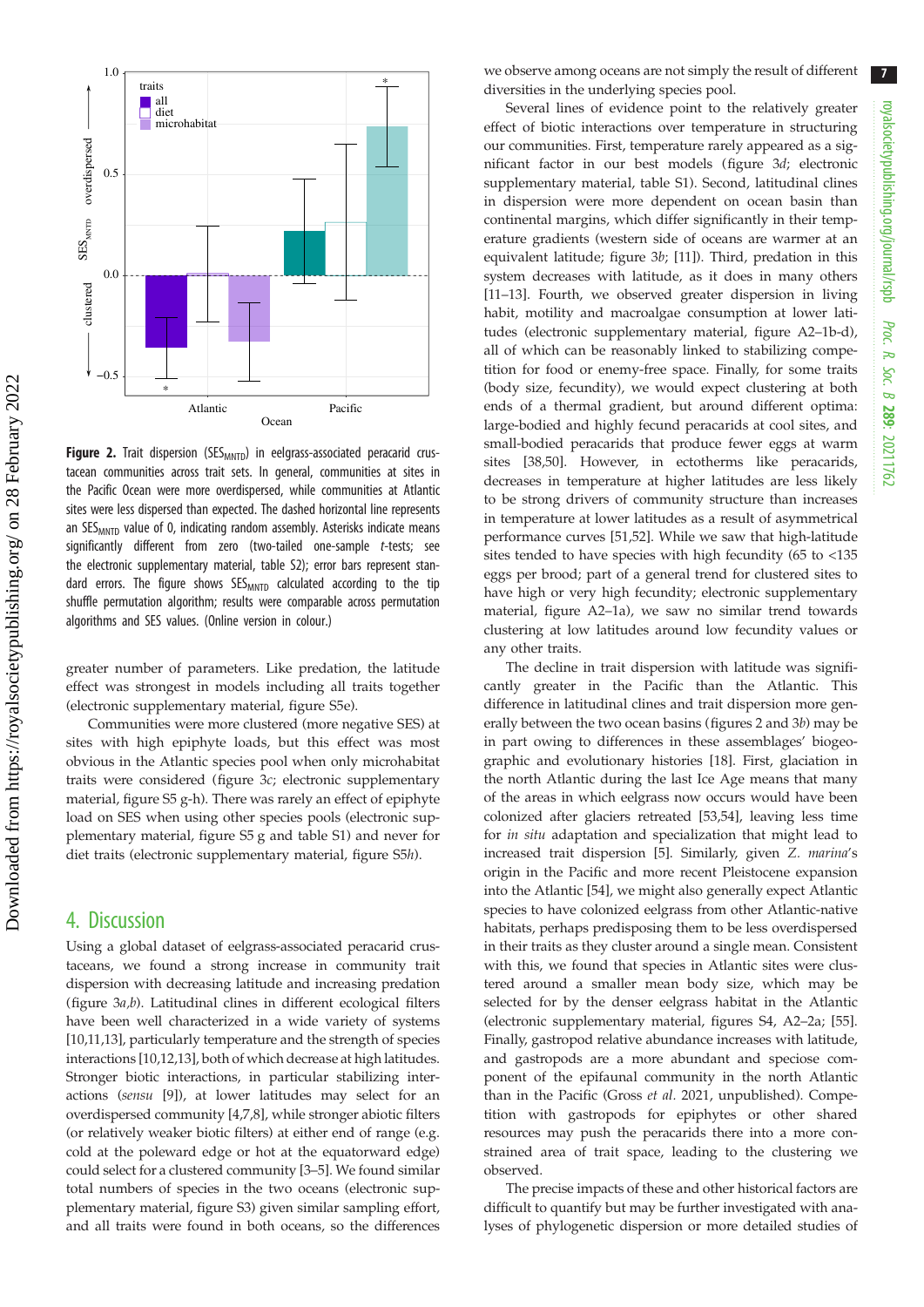<span id="page-7-0"></span>

Figure 3. The effects of predation (a), latitude (b), epiphyte load (c) and in situ temperature (d) on trait dispersion (SES<sub>MNTD</sub> using the tip shuffle algorithm) in univariate analyses. In all of the best models of dispersion, sites with higher predation intensity had more overdispersed communities, while those with lower predation intensity had more clustered communities (a;  $R^2$  = 0.15,  $p$  = 0.012). In the best models that had a non-zero latitude effect, sites at lower latitudes had more overdispersed communities, while those at higher latitudes had more clustered communities. This effect was stronger in the Pacific than the Atlantic species pool (b;  $R^2$  = 0.36, interaction  $p = 0.0076$ ). In the best models with a non-zero epiphyte effect, sites where eelgrass had lower epiphyte density had more overdispersed communities, while sites with more heavily fouled blades had clustered communities (c; plot shows SES<sub>MNTD</sub> for microhabitat traits in the Atlantic species pool;  $R^2$   $=$  0.15,  $p$   $=$  0.046). In situ temperature appeared only sporadically across permutations and dispersion metrics, and was not significant for total trait dispersion ( $R^2$  = 0.0094,  $p$  = 0.54). The dashed horizontal line represents an SES value of 0, indicating random assembly; sites in bold italics are those for which SES is significantly different from 0 at  $\alpha$  = 0.05. See the electronic supplementary material, figure S1 for an explanation of site codes. (Online version in colour.)

trait distributions in the regional species pool [\[15](#page-8-0)[,56](#page-9-0)]. However, we currently lack a phylogeny of peracarids with sufficient resolution and taxon sampling with which to evaluate underlying differences in phylogenetic diversity between the two ocean basins. We do note that richness of species, genera and families did not vary substantially between the ocean basins (electronic supplementary material, figure S3).

One of the most striking results of our study was the positive effect of predation intensity on community dispersion among sites that was consistent in both oceans (figure 3a); peracarid species were more dissimilar in their traits than expected by chance in sites with high predation intensity. This effect appeared across trait sets, species pools, dispersion metrics and methods (electronic supplementary material, table S1), although we rarely saw this signal at the level of individual traits (electronic supplementary material, table A2–1, figure A2–3). Changes in predator community structure, predation intensity, or both could lead to an increase in competition for predator-free space, an ecological selective filter that may result in overdispersion, particularly with respect to microhabitat and predator avoidance traits [\[22](#page-8-0)]. Herbivorous arthropods in both marine and terrestrial systems are known to select their microhabitat niches based largely on their effectiveness as shelter from predators rather than the availability or quality of food [\[57](#page-9-0)–[59](#page-9-0)]. Consequently, competition for enemy-free space can be an important factor structuring communities. Alternatively, predation could affect trait dispersion by reducing competition [\[30,60](#page-9-0)], but we would expect this to lead to an increase in dispersion from strongly clustered (SES < 0) to random communities (SES = 0) as stabilizing competition lessened, rather than the observed shift from clustered to overdispersed (SES > 0, figure 3a; electronic supplementary material, figure S5b).

Latitudinal patterns of species interactions are now broadly appreciated [\[10](#page-8-0)–[13,16,20](#page-8-0)], but rarely are these results explicitly connected to variation in the structure of communities. By examining both how species interactions and environmental drivers vary within a single habitat type across a broad geographical gradient, we demonstrate an important role for latitudinal variation in species interactions in driving patterns of community assembly. Diversity in important traits can increase the completeness with which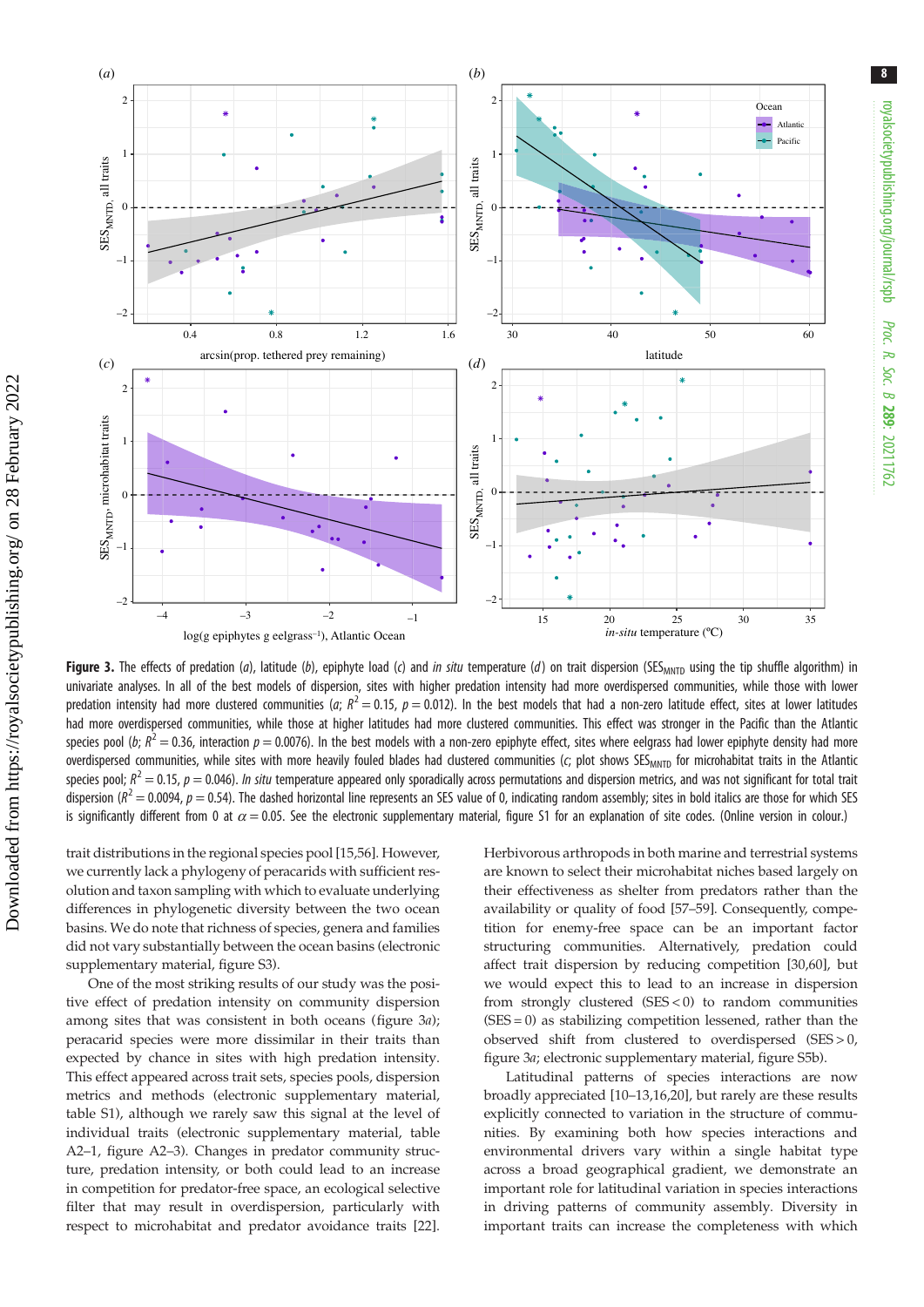<span id="page-8-0"></span>epiphytes are removed, leading to increased seagrass growth [\[61](#page-9-0)], an effect that is strongest in the presence of predators [\[62](#page-9-0)]. More generally, trait clustering and dispersion have implications for redundancy, stability, and ecosystem functioning [5,23[,63](#page-9-0)]. For instance, communities may be less resilient to environmental change if they are clustered by environmental filters [23,24]. Clustering that occurs as a result of equalizing mechanisms (sensu [9]) can weaken the relationship between diversity and ecosystem functioning, or certain ecosystem functions may be enhanced in communities with overdispersed effect traits, especially if diversityfunction relationships arise through complementarity [2[,63](#page-9-0)]. Thus, historical contingency and broad-scale ecological drivers may play an important role in constraining not only the assembly of local communities, but the resulting trait diversity can affect the functioning of the entire ecosystem. This approach, if applied broadly, offers the potential for developing a predictive understanding of how entire communities respond to environmental change.

#### Data accessibility. The data are provided in the electronic supplementary material [[64\]](#page-9-0).

Authors' contributions. All authors contributed to data curation, investigation, methodology, review, and editing. C.P.G., M.R.K., and J.J.S. conceptualized the manuscript; C.P.G. conducted formal analyses; and C.P.G. and J.J.S. wrote the original draft. Funding was secured by J.E.D, K.A.H., and J.J.S.; the project was administered by J.E.D. and P.L.R., and supervised by J.J.S. All authors gave final approval for publication and agreed to be held accountable for the work performed therein.

Competing interests. We declare we have no competing interests.

Funding. This research was funded by National Science Foundation grants to J.E.D., J.J.S. and K.A.H. (NSF-OCE 1336206, OCE 1336905, and OCE 1336741). C.B. was funded by the Åbo Akademi University Foundation. This manuscript was prepared as a chapter for C.P.G.'s doctoral dissertation.

Acknowledgements. We thank the many laboratory and field assistants that participated in this research and whose contributions of time and effort were invaluable for making this project happen. The manuscript was improved with comments from SP Lawler, ED Sanford, SY Strauss and two anonymous referees.

## **References**

- 1. Poff NL. 1997 Landscape filters and species traits: towards mechanistic understanding and prediction in stream ecology. J. North Am. Benthol. Soc. 16, 391–409. ([doi:10.2307/1468026\)](http://dx.doi.org/10.2307/1468026)
- 2. Thompson P, Guzman M, De Meester L, Horváth Z, Ptacnik R, Vanschoenwinkel B, Viana DS, Chase JM. 2020 A process-based metacommunity framework linking local and regional scale community ecology. Ecol. Lett. 23, 1314–1329. ([doi:10.1111/ele.13568\)](http://dx.doi.org/10.1111/ele.13568)
- Kraft NJB, Adler PB, Godoy O, James EC, Fuller S, Levine JM. 2015 Community assembly, coexistence and the environmental filtering metaphor. Funct. Ecol. 29, 592–599. [\(doi:10.1111/1365-2435.12345\)](http://dx.doi.org/10.1111/1365-2435.12345)
- Webb CO, Ackerly DD, McPeek MA, Donoghue MJ. 2002 Phylogenies and community ecology. Annu. Rev. Ecol. Syst. 33, 475–505. ([doi:10.1146/annurev.](http://dx.doi.org/10.1146/annurev.ecolsys.33.010802.150448) [ecolsys.33.010802.150448](http://dx.doi.org/10.1146/annurev.ecolsys.33.010802.150448))
- 5. Cavender-Bares J, Kozak KH, Fine PVA, Kembel SW. 2009 The merging of community ecology and phylogenetic biology. Ecol. Lett. 12, 693–715. [\(doi:10.1111/j.1461-0248.2009.01314.x](http://dx.doi.org/10.1111/j.1461-0248.2009.01314.x))
- 6. Starko S, Demes KW, Neufeld CJ, Martone PT. 2020 Convergent evolution of niche structure in northeast Pacific kelp forests. Funct. Ecol. 34, 2131-2146. [\(doi:10.1111/1365-2435.13621\)](https://doi.org/10.1111/1365-2435.13621)
- 7. Mayfield MM, Levine JM. 2010 Opposing effects of competitive exclusion on the phylogenetic structure of communities. Ecol. Lett. 13, 1085–1093. ([doi:10.](http://dx.doi.org/10.1111/j.1461-0248.2010.01509.x) [1111/j.1461-0248.2010.01509.x](http://dx.doi.org/10.1111/j.1461-0248.2010.01509.x))
- 8. Pavoine S, Bonsall MB. 2011 Measuring biodiversity to explain community assembly: a unified approach. Biol. Rev. 86, 792–812. ([doi:10.1111/j.1469-185X.](http://dx.doi.org/10.1111/j.1469-185X.2010.00171.x) [2010.00171.x\)](http://dx.doi.org/10.1111/j.1469-185X.2010.00171.x)
- 9. Chesson P. 2000 Mechanisms of maintenance of species diversity. Annu. Rev. Ecol. Syst. 31, 343–366. ([doi:10.1146/annurev.ecolsys.](http://dx.doi.org/10.1146/annurev.ecolsys.31.1.343) [31.1.343\)](http://dx.doi.org/10.1146/annurev.ecolsys.31.1.343)
- 10. Schemske DW, Mittelbach GG, Cornell HV, Sobel JM, Roy K. 2009 Is there a latitudinal gradient in the

importance of biotic interactions? Ann. Rev. Ecol. Evol. Syst. 40, 245–269. [\(doi:10.1146/annurev.](http://dx.doi.org/10.1146/annurev.ecolsys.39.110707.173430) [ecolsys.39.110707.173430\)](http://dx.doi.org/10.1146/annurev.ecolsys.39.110707.173430)

- 11. Reynolds PL et al. 2018 Latitude, temperature, and habitat complexity predict predation pressure in eelgrass beds across the Northern Hemisphere. Ecology 99, 29–35. [\(doi:10.1002/](http://dx.doi.org/10.1002/ecy.2064) [ecy.2064\)](http://dx.doi.org/10.1002/ecy.2064)
- 12. Longo GO, Hay ME, Ferreira CEL, Floeter SR. 2019 Trophic interactions across 61 degrees of latitude in the western Atlantic. Global Ecol. Biogeogr. 28, 107–117. ([doi:10.1111/geb.12806](https://doi.org/10.1111/geb.12806))
- 13. Zvereva EL, Kozlov MV. 2021 Latitudinal gradient in the intensity of biotic interactions in terrestrial ecosystems: sources of variation and differences from the diversity gradient revealed by metaanalysis. Ecol. Lett. 24, 2506–2520. [\(doi:10.1111/](http://dx.doi.org/10.1111/ele.13851) [ele.13851\)](http://dx.doi.org/10.1111/ele.13851)
- 14. Ford BM, Roberts JD. 2018 Latitudinal gradients of dispersal and niche processes mediating neutral assembly of marine fish communities. Mar. Biol. 165, 94. ([doi:10.1007/s00227-018-](http://dx.doi.org/10.1007/s00227-018-3356-5) [3356-5](http://dx.doi.org/10.1007/s00227-018-3356-5))
- 15. Skeels A, Esquerré D, Cardillo M. 2020 Alternative pathways to diversity across ecologically distinct lizard radiations. Global Ecol. Biogeogr. 29, 454–469. ([doi:10.1111/geb.13044](http://dx.doi.org/10.1111/geb.13044))
- 16. Freestone AL, Osman RW. 2011 Latitudinal variation in local interactions and regional enrichment shape patterns of marine community diversity. Ecology 92, 208–217. ([doi:10.1890/09-1841.1\)](http://dx.doi.org/10.1890/09-1841.1)
- 17. Sanford E, Bertness M. 2009 Latitudinal gradients in species interactions. In Marine macroecology (eds J Witman, K Roy), pp. 357–391. Chicago, IL: University of Chicago Press.
- 18. Mittelbach GG, Schemske DW. 2015 Ecological and evolutionary perspectives on community assembly. Trends Ecol. Evol. 30, 241–247. ([doi:10.1016/j.tree.](http://dx.doi.org/10.1016/j.tree.2015.02.008) [2015.02.008\)](http://dx.doi.org/10.1016/j.tree.2015.02.008)
- 19. Ford BM, Roberts JD. 2019 Evolutionary histories impart structure into marine fish heterospecific cooccurrence networks. Global Ecol. Biogeogr. 28, 1310–1324. [\(doi:10.1111/geb.12934\)](http://dx.doi.org/10.1111/geb.12934)
- 20. Whalen MA et al. 2020 Climate drives the geography of marine consumption by changing predator communities. Proc. Natl Acad. Sci. USA 117, 28 160–28 166. ([doi:10.1073/pnas.](http://dx.doi.org/10.1073/pnas.2005255117) [2005255117](http://dx.doi.org/10.1073/pnas.2005255117))
- 21. Lavender JT, Dafforn KA, Bishop MJ, Johnston EL. 2017 An empirical examination of consumer effects across twenty degrees of latitude. Ecology 98, 2391–2400. [\(doi:10.1002/ecy.1926\)](http://dx.doi.org/10.1002/ecy.1926)
- 22. Best RJ, Stachowicz JJ. 2014 Phenotypic and phylogenetic evidence for the role of food and habitat in the assembly of communities of marine amphipods. Ecology 95, 775–786. [\(doi:10.1890/13-](http://dx.doi.org/10.1890/13-0163.1) [0163.1](http://dx.doi.org/10.1890/13-0163.1))
- 23. Cadotte MW, Carscadden K, Mirotchnick N. 2011 Beyond species: functional diversity and the maintenance of ecological processes and services. J. Appl. Ecol. 48, 1079–1087. [\(doi:10.1111/j.1365-](http://dx.doi.org/10.1111/j.1365-2664.2011.02048.x) [2664.2011.02048.x\)](http://dx.doi.org/10.1111/j.1365-2664.2011.02048.x)
- 24. Rumm A, Foeckler F, Dziock F, Ilg C, Scholz M, Harris RMB, Gerisch M. 2018 Shifts in mollusc traits following floodplain reconnection: testing the response of functional diversity components. Freshwater Biol. 63, 505–517. ([doi:10.1111/fwb.](https://doi.org/10.1111/fwb.13082) [13082\)](https://doi.org/10.1111/fwb.13082)
- 25. den Hartog C. 1970 The seagrasses of the world. Amsterdam, The Netherlands: North Holland Publishing Co.
- 26. Green EP, Short FT. 2003 World atlas of seagrasses. Berkeley, CA: University of California Press.
- 27. Valentine JF, Duffy JE, Duarte CM. 2006 The central role of grazing in seagrass ecology. In Seagrasses: biology, ecology and conservation (eds AWD Larkum, RJ Orth), pp. 463–501. Dordrecht, The Netherlands: Springer Netherlands.